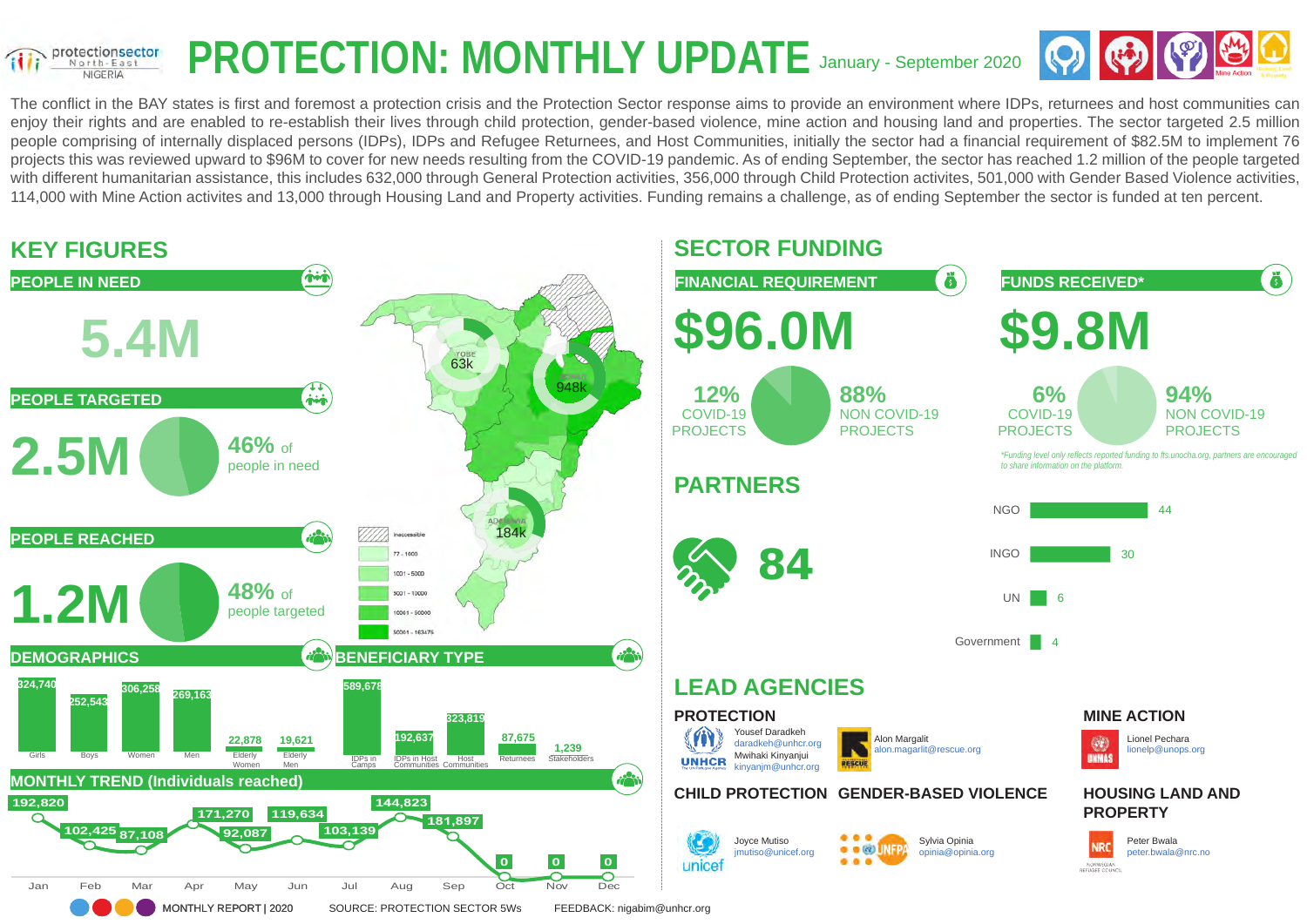#### **GENERAL PROTECTION** January - September 2020 protectionsector NIGERIA



General Protection outlined 3 objectives for 2020 which will be achieved through a set of interventions to prevent and/or address violations of human rights including abduction, arbitrary detention, forced displacement, restricted freedom of movement, lack of documentation, human trafficking and access to justice. The specific activities will include human rights monitoring, vulnerability screening, referral mechanisms, provision of documentation and legal advice, awareness creation. As of ending Septermber the 632,959 of the people targeted has been reached through activities in the HRP. **KEY FIGURES**



#### **OVERVIEW BY SECTOR OBJECTIVES AND INDICATORS**

**1. Enhance civilians' protection from harm and respond to specific needs and risks with timely and comprehensive protection services.**

| monitored                      | Number of vulnerable IDPs, IDP returnees and refugee returnees screened, registered and                                                                                                             | <b>TARGET</b> | <b>COVERAGE</b> |
|--------------------------------|-----------------------------------------------------------------------------------------------------------------------------------------------------------------------------------------------------|---------------|-----------------|
| 73,932                         | 326,068                                                                                                                                                                                             | 400,000       | 18%             |
| receive support services       | Number of vulnerable women, girls, boys and men referred for inter-sectoral assistance that                                                                                                         |               |                 |
| 37,390                         | 62,610                                                                                                                                                                                              | 100,000       | 37%             |
| protection-specific assistance | Number of women, girls, boys and men with identified protection needs provided with                                                                                                                 |               |                 |
| 19,104                         | 120,896                                                                                                                                                                                             | 140,000       | 14%             |
|                                | Number of vulnerable women, girls, boys and men provided with general information about<br>availability of essential services and complaints mechanisms                                             |               |                 |
| 58,901                         | 441,099                                                                                                                                                                                             | 500,000       | 12%             |
|                                | 2. Improve affected persons' access to their rights and strengthen the overall protection environment.<br>Number of women, girls, boys and men provided with access to legal and land documentation |               |                 |
| 220,915                        | 779,085                                                                                                                                                                                             | 1,000,000     | 22%             |
|                                |                                                                                                                                                                                                     |               |                 |
|                                | Number of women, girls, boys and men provided with legal aid services for access to justice                                                                                                         |               |                 |
| 4,012                          | 20,988                                                                                                                                                                                              | 25,000        | 16%             |
|                                | Number of persons (IDP and returnees, host community members, Government officials, service<br>providers and humanitarian workers) provided with training on protection principles                  |               |                 |
| 2,383                          | 7,617                                                                                                                                                                                               | 10,000        | 24%             |
| movement.                      | 3. Promote the creation of conditions for safe, voluntary and durable solutions and enhance freedom of                                                                                              |               |                 |
| negative coping mechanisms     | Number of women, girls, boys and men receiving protection information and assistance to counter                                                                                                     |               |                 |
| 197,641                        | 302,359                                                                                                                                                                                             | 500,000       | 40%             |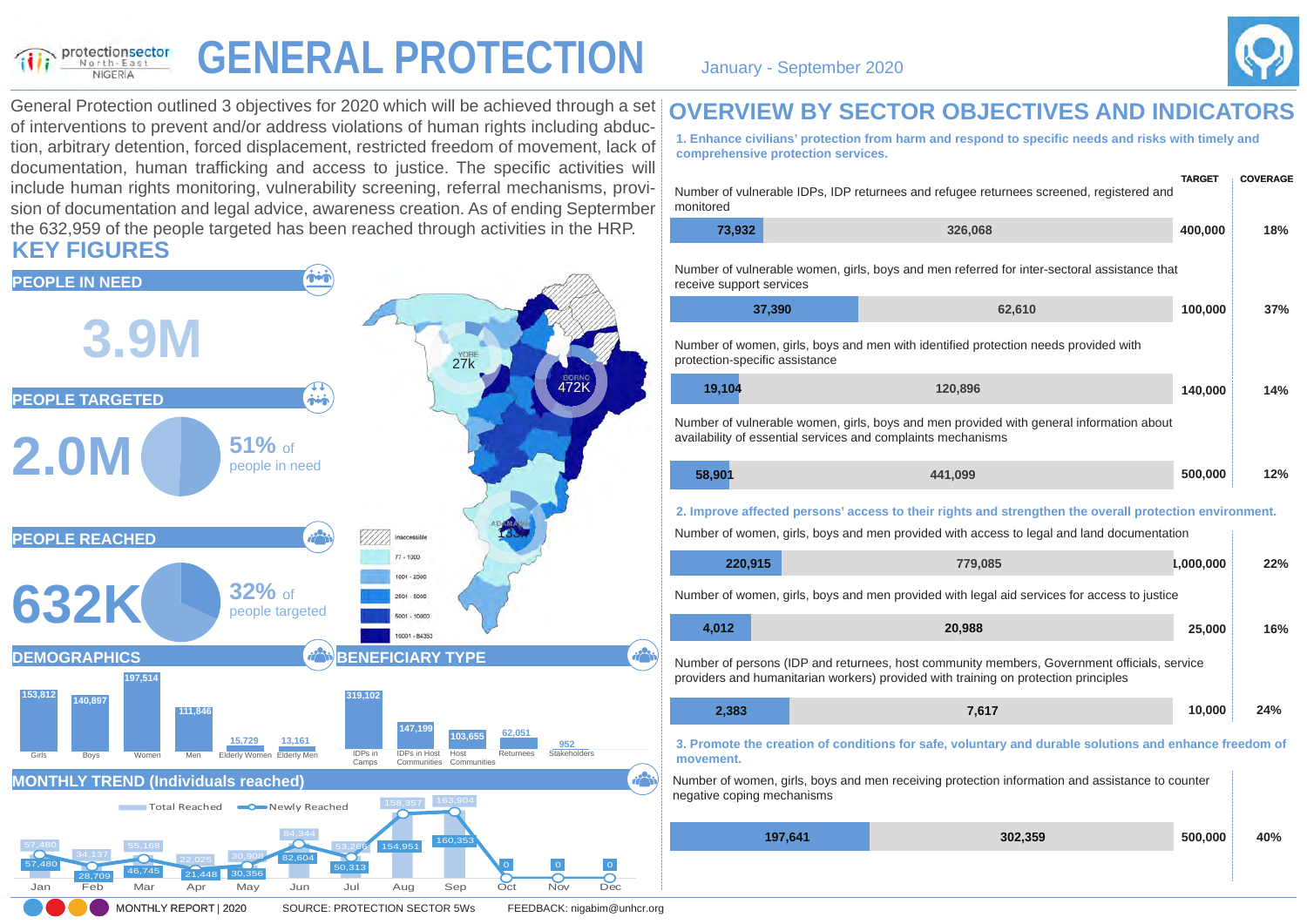

## CHILD PROTECTION January - September 2020



At least 1 million girls (53per cent) and boys (47 per cent) in need of care and protection from abuse, discrimination, exploitation, neglect and violence in north-east Nigeria are targeted with child protection interventions. Prevention and response priorities will focus on vulnerable children, their caregivers and communities amongst IDPs, returnee and host communities most affected by the conflict, and based on the level of needs, vulnerabilities and coping mechanisms. Girls and boys between the age of 6 to 17 years, including adolescents, form 28 per cent and 25 per cent of the estimated population in need of child protection services respectively. The Sub-Sector response has prioritised localities most affected by the conflict, with Adamawa State representing 13%, Borno State 77% cent and Yobe State 10% of the targeted population.

#### **KEY FIGURES**



## **OVERVIEW BY SECTOR OBJECTIVES AND INDICATORS**

**1. Conflict-affected children, adolescents and caregivers' well-being is enhanced through provision of quality mental health and psychosocial support services and information on child care and protection.**

|                                           | Number of children and adolescents benefiting from psychosocial support services.                                                                                                                                                                                                                                                                                                                          | <b>TARGET</b>   | <b>COVERAGE</b> |
|-------------------------------------------|------------------------------------------------------------------------------------------------------------------------------------------------------------------------------------------------------------------------------------------------------------------------------------------------------------------------------------------------------------------------------------------------------------|-----------------|-----------------|
| 195,708                                   | 348,292                                                                                                                                                                                                                                                                                                                                                                                                    | 544,000         | 36%             |
|                                           | Number of children and adolescents benefiting from mental health services.                                                                                                                                                                                                                                                                                                                                 |                 |                 |
| 217                                       | 1,283                                                                                                                                                                                                                                                                                                                                                                                                      | 1.500           | 14%             |
|                                           | Number of caregivers benefiting from psychosocial support services and mental health services.                                                                                                                                                                                                                                                                                                             |                 |                 |
|                                           | 22,741                                                                                                                                                                                                                                                                                                                                                                                                     | 25,000<br>2,259 | 91%             |
| information on child care and protection. | Number of community members and caregivers of conflict-affected children who benefit from                                                                                                                                                                                                                                                                                                                  |                 |                 |
| 64,361                                    | 185,639                                                                                                                                                                                                                                                                                                                                                                                                    | 250,000         | 26%             |
|                                           | Number of girls and boys affected by protection risks who receive specialized support services.<br>3,021<br>479                                                                                                                                                                                                                                                                                            | 3,500           | 86%             |
|                                           |                                                                                                                                                                                                                                                                                                                                                                                                            |                 |                 |
|                                           | Number of unaccompanied and separated girls and boys reunified with their families.                                                                                                                                                                                                                                                                                                                        |                 |                 |
| 337                                       | 563                                                                                                                                                                                                                                                                                                                                                                                                        | 900             | 37%             |
| placed in alternative care arrangements.  | Number of children affected by protection risks (family separation, violence, neglect, abuse, etc.)                                                                                                                                                                                                                                                                                                        |                 |                 |
| 3,872                                     | 528                                                                                                                                                                                                                                                                                                                                                                                                        | 4,400           | 88%             |
| support services.                         | Number of girls and boys living with disabilities affected by protection risks who receive specialized                                                                                                                                                                                                                                                                                                     |                 |                 |
| 41                                        | 209                                                                                                                                                                                                                                                                                                                                                                                                        | 250             | 16%             |
|                                           | 3: Grave violations against children are monitored and reported; and children and adolescents who have<br>suffered from such violations, including those formerly associated with armed groups or those returning<br>from captivity, are supported to successfully reintegrate into their communities.<br>Number of children and adolescents suffering from grave child rights violations, including those |                 |                 |

| ו זעוווואטו טו טווווערטוו מוזמ ממטוטטטטוווט טעווטווווע ווטוו קומזט טווווע ווקוווט זוטוממוטווט, וווטוממוווע גו |  |
|---------------------------------------------------------------------------------------------------------------|--|
| formerly associated with armed groups or returning from captivity, who benefited from socio-economic          |  |
| assistance to successfully reintegrate into their communities.                                                |  |
|                                                                                                               |  |

|        | 4.723                                                                                                                                                                               | 4.400   | 107% |
|--------|-------------------------------------------------------------------------------------------------------------------------------------------------------------------------------------|---------|------|
|        | Number of conflict-affected girls, boys, women and men and young people affected by grave child<br>rights violations who benefit from information on grave child rights violations. |         |      |
| 56.477 | 243.523                                                                                                                                                                             | 300,000 | 19%  |
|        |                                                                                                                                                                                     |         |      |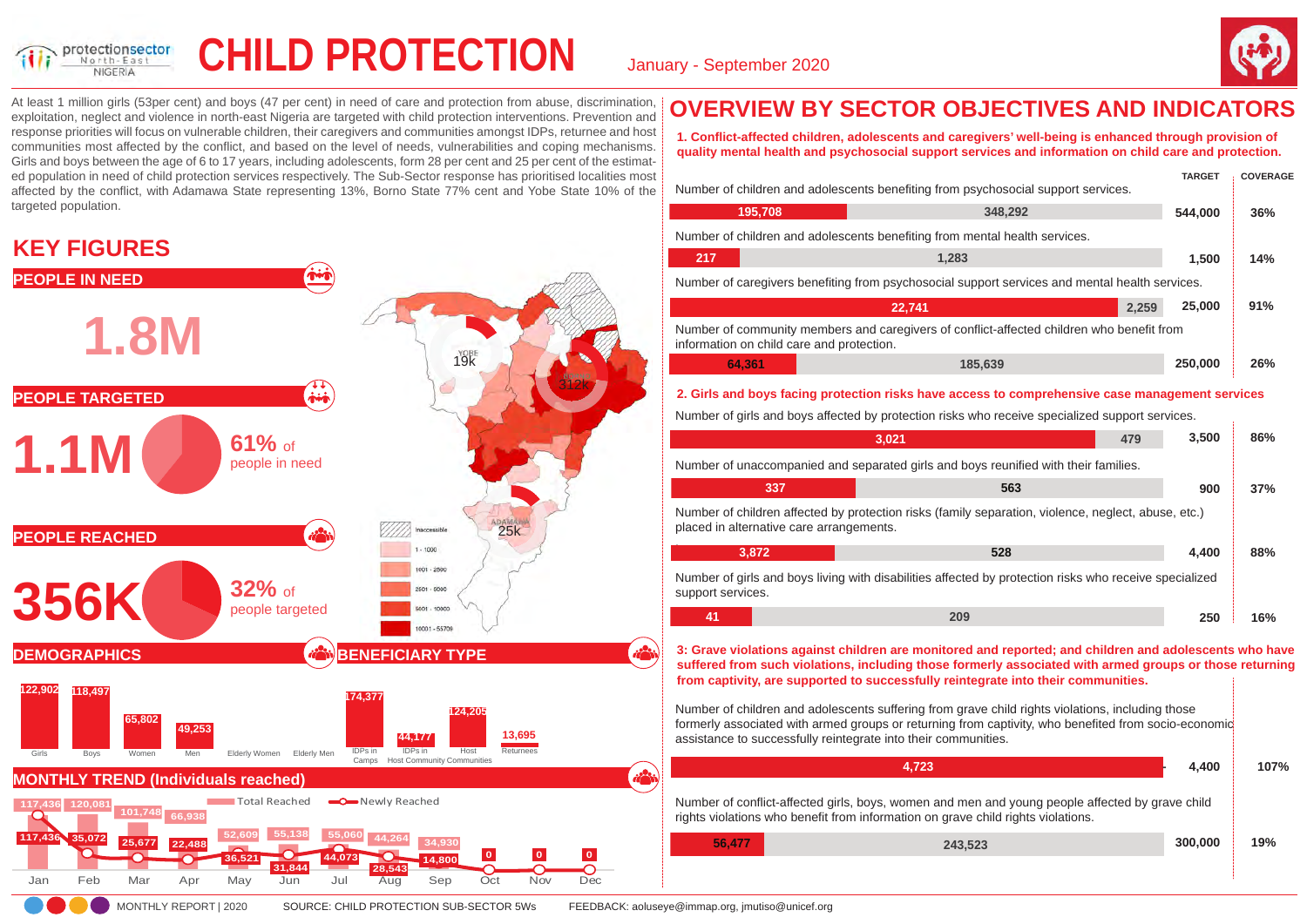

# **GENDER BASED VIOLENCE** January - September 2020



**482,721 77%**

**15 0%**

The overarching goal of the GBV Sub-Sector response plan is to provide safe and comprehensive services to those affected by genderbased violence and facilitate the recognition that GBV programming is the responsibility of all humanitarian actors and needs to be addressed with adequate, comprehensive and coordinated actions. The response plan is guided by three approaches: Life-saving response to survivors and those at risk of violence; GBV prevention and integration of GBV risk mitigation aimed at promoting dignity and safety in humanitarian action. Promotion of women leadership and participation in camp oversight groups will be prioritised. Emphasis is also placed on upholding the zero tolerance for Sexual Exploitation and Abuse (SEA) across the humanitarian system through promoting accountability, prevention measures and support to survivors.

### **KEY FIGURES**



| individuals at risk.<br>mechanisms). | Number of survivors provided with GBV case management and specialized services (medical -<br>including psychiatric services, psychosocial services, access to justice, safety options and security                                                                                                                              | <b>TARGET</b> | <b>COVERAGE</b> |
|--------------------------------------|---------------------------------------------------------------------------------------------------------------------------------------------------------------------------------------------------------------------------------------------------------------------------------------------------------------------------------|---------------|-----------------|
| 55,779                               | 144,221                                                                                                                                                                                                                                                                                                                         | 200,000       | 28%             |
|                                      | Number of individuals at risk who receive immediate material assistance including dignity kits                                                                                                                                                                                                                                  |               |                 |
| 20,6                                 | 229,321                                                                                                                                                                                                                                                                                                                         | 250,000       | 8%              |
|                                      | Number of practitioners benefitting from training/capacity building initiatives, who demonstrate<br>increased knowledge in improving the quality of service provision                                                                                                                                                           |               |                 |
|                                      | 1,585                                                                                                                                                                                                                                                                                                                           | 1,000         | 159%            |
|                                      | 2: Enhanced wellbeing among survivors/vulnerable individuals through survivor centred service<br>provision and GBV risk mitigation efforts into humanitarian response efforts.<br>Number of beneficiaries who demonstrate improved capacity from peer support, mentoring/<br>coaching, skills building and empowerment programs |               |                 |
| 32,521                               | 117,479                                                                                                                                                                                                                                                                                                                         | 150,000       | 22%             |
|                                      | Number of beneficiaries (survivors and women/girls formerly abducted/associated with the armed<br>groups & forces, survivors of trafficking) successfully reintegrated into a healthy social environment                                                                                                                        |               |                 |
| 2,181                                | 97,819                                                                                                                                                                                                                                                                                                                          | 100,000       | 2%              |
|                                      | Number of frontline responders who demonstrate awareness on services for GBV/TIP/WAFAAG and<br>ability to make safe referrals to appropriate assistance                                                                                                                                                                         |               |                 |
|                                      | 5,085                                                                                                                                                                                                                                                                                                                           | 3,500         | 145%            |
|                                      | Number of relevant institutions/facilities (state services and humanitarian partners) that demonstrate<br>increased capacity in provision of survivor centred services                                                                                                                                                          |               |                 |
| 29                                   | 171                                                                                                                                                                                                                                                                                                                             | 200           | 15%             |
|                                      | 3: Strengthened community resilience and systems/institutions that prevent and respond to gender-<br>based violence including harmful practices.                                                                                                                                                                                |               |                 |
| generation opportunities.            | Number of beneficiaries who access increased social and safe economic/livelihood/income                                                                                                                                                                                                                                         |               |                 |
| 9,677                                | 90,323                                                                                                                                                                                                                                                                                                                          | 100,000       | 10%             |
|                                      | Number of relevant institutions and systems that are enabled (either established and/or strengthened)<br>to plan, fund, and deliver multi-sectoral programmes that prevent and respond to GBV, including                                                                                                                        |               |                 |

**1. Improved access to quality lifesaving and well-coordinated GBV response services for survivors and**

**OVERVIEW BY SECTOR OBJECTIVES AND INDICATORS**

to plan, fund, and deliver multi-sectoral programmes that prevent and respond to GBV, including harmful practices

| Number of persons reached through sensitization, community engagement and capacity building on |  |
|------------------------------------------------------------------------------------------------|--|
| GBV prevention and principles that address negative social norms                               |  |

**370,380 112,341** 

**15** 

MONTHLY REPORT | 2020 SOURCE: GENDER-BASED VIOLENCE SUB-SECTOR 5Ws FEEDBACK: ambarma@immap.org, opinia@unfpa.org